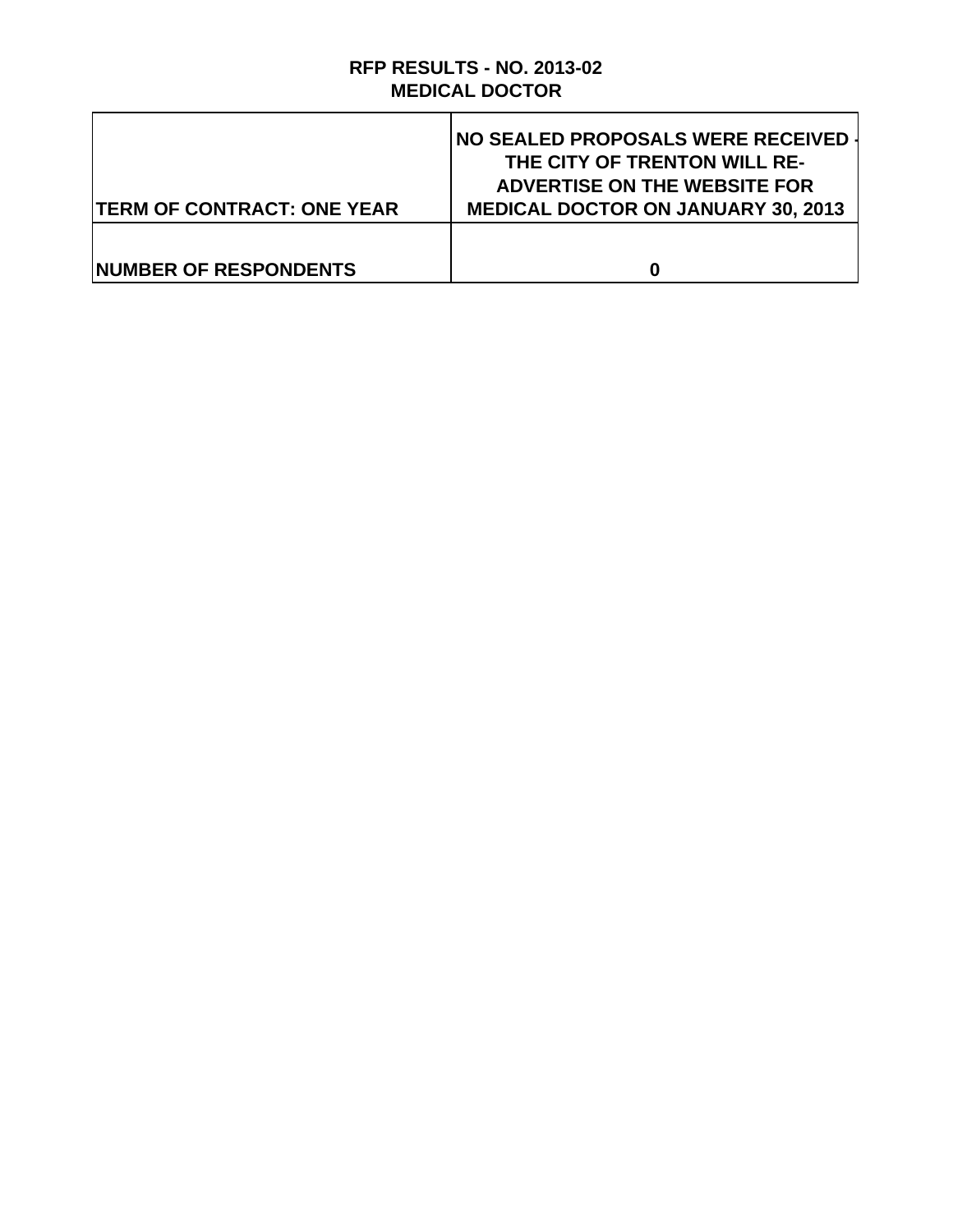| FOR A PERIOD OF: ONE YEAR                                                             |                                                                                                                             |                                           |                                                 |                            |                                              |
|---------------------------------------------------------------------------------------|-----------------------------------------------------------------------------------------------------------------------------|-------------------------------------------|-------------------------------------------------|----------------------------|----------------------------------------------|
| <b>NUMBER OF RESPONDENTS</b>                                                          | 5                                                                                                                           |                                           |                                                 |                            |                                              |
| <b>NAME OF BIDDER</b>                                                                 | LOCKWOOD'S ELECTRIC SERVICE, INC.                                                                                           | GMH ASSOCIATES OF AMERICA, INC.           | <b>INTEGRATED POWER SERVICES,</b><br><b>LLC</b> | A.C. SCHULTES, INC.        | <b>LONGO ELECTRICAL - MECHANICAL</b><br>INC. |
| <b>ADDRESS</b>                                                                        | 2239 NOTTINGHAM WAY                                                                                                         | 5 CHELTAN WAY, BLDG. 15                   | 3240 S. 78TH STREET                             | 664 S. EVERGREEN AVENUE    | 1 HARRY SHUPE BLVD                           |
|                                                                                       |                                                                                                                             |                                           |                                                 |                            |                                              |
| CITY, STATE, ZIP                                                                      | TRENTON, NEW JERSEY 08619                                                                                                   | TRENTON, NJ 08638                         | PHILADELPHIA, PA 19153                          | WOODBURY HEIGHTS, NJ 08097 | WHARTON, NJ 07885                            |
| <b>CONTACT NAME</b>                                                                   | MICHAEL MEGEE                                                                                                               | <b>ANTHONY GENNUIC</b>                    | JOHN HAMILTON                                   | AUGUST C. SCHULTES, IV     | JOSEPH M. LONGO                              |
| <b>TELEPHONE</b>                                                                      | 609-587-2333                                                                                                                | 609-396-4751                              | 610-357-0054                                    | 856-845-5656               | 973-537-0400                                 |
| <b>FAX</b>                                                                            | 609-587-5780                                                                                                                | 609-396-1067                              | 215-365-1580                                    | 856-845-1335               | 973-537-0404                                 |
| E-MAIL                                                                                | MMEGEE@LOCKWODSELECTRICMOTOR.COM                                                                                            | CustomerserviceGMH @GMH<br>Associates.com | jmhamilton@ips.us                               | gusiv@acschultes.com       | jmlongo@elongo.com                           |
| STOCKHOLDER DISCLOSURE                                                                | INCLUDED                                                                                                                    | INCLUDED                                  | INCLUDED                                        | INCLUDED                   | <b>INCLUDED</b>                              |
| <b>NJ PUBLIC WORKS CONTRACTOR</b><br><b>REGISTRATION CERTIFICATE</b>                  | N/A                                                                                                                         | CERT.615080 EXP. 7/8/2013                 | CERT.681145 EXP 2/23/12                         | CERT. 3/24/13 CERT. 48148  | CERT. 610999 EXP. 1/23/15                    |
| <b>NJ BUSINESS REGISTRATION</b><br><b>CERTIFICATE</b>                                 | INCLUDED                                                                                                                    | <b>INCLUDED</b>                           | INCLUDED                                        | INCLUDED                   | <b>INCLUDED</b>                              |
| <b>ACKNOWLEDGEMENT OF RECEIPT OF</b><br><b>ADDENDA</b>                                |                                                                                                                             |                                           | <b>INCLUDED</b>                                 |                            |                                              |
|                                                                                       | INCLUDED                                                                                                                    | INCLUDED                                  |                                                 | INCLUDED                   | INCLUDED                                     |
| <b>NON-COLLUSION AFFADAVIT</b><br>AMERICANS WITH DISABILITIES ACT OF                  | INCLUDED                                                                                                                    | INCLUDED                                  | INCLUDED                                        | INCLUDED                   | <b>INCLUDED</b>                              |
| 1990 LANGUAGE                                                                         | INCLUDED                                                                                                                    | INCLUDED                                  | INCLUDED                                        | INCLUDED                   | INCLUDED                                     |
| <b>REQUIRED EVIDENCE EEO / AFFIRMATIVE</b><br><b>ACTION REGULATIONS QUESTIONNAIRE</b> | INCLUDED                                                                                                                    | INCLUDED                                  | INCLUDED                                        | INCLUDED                   | INCLUDED                                     |
| <b>AFFIRMATIVE ACTION STATEMENT</b>                                                   | INCLUDED                                                                                                                    | INCLUDED                                  | INCLUDED                                        | INCLUDED                   | <b>INCLUDED</b>                              |
| <b>EXHIBIT A</b>                                                                      | INCLUDED                                                                                                                    | INCLUDED                                  | INCLUDED                                        | INCLUDED                   | INCLUDED                                     |
| EIC                                                                                   | CERT.10399 EXP. 4/15/2013                                                                                                   | CERT# 26111 EXP. 2/15/20                  | N/A                                             | CERT.1404 EXP.6/15/14      | CERT.1909 EXP. 5/15/14                       |
| <b>CERTIFICATE OF INSURANCE</b>                                                       | NEEDED PRIOR TO AWARD                                                                                                       | NEEDED PRIOR TO AWARD                     | NEEDED PRIOR TO AWARD                           | NEEDED PRIOR TO AWARD      | NEEDED PRIOR TO AWARD                        |
|                                                                                       |                                                                                                                             |                                           |                                                 |                            |                                              |
| <b>PROVIDE FIVE (5) REFERENCES</b>                                                    | INCLUDED                                                                                                                    | INCLUDED                                  | INCLUDED                                        | INCLUDED                   | <b>INCLUDED</b>                              |
| SIGNED PROPOSAL SHEET                                                                 | <b>INCLUDED</b>                                                                                                             | INCLUDED                                  | INCLUDED                                        | INCLUDED                   | <b>INCLUDED</b>                              |
| PART I - EQUIPMENT - TOTAL                                                            | \$7,310.00                                                                                                                  | \$8,200.00                                | \$7,650.00                                      | \$7,280.00                 | \$94,400.00                                  |
| FIXED ALLOWANCES FOR PARTS AND<br><b>MATERIALS</b>                                    | \$6,000.00                                                                                                                  | \$6,000.00                                | \$6,000.00                                      | \$6,000.00                 | \$6,000.00                                   |
| PART II - EMERGENCY WORK - TOTAL                                                      | \$8,200.0.0                                                                                                                 | \$8,200.00                                | \$10,320.00                                     | \$11,920.00                | \$9,400.00                                   |
| <b>GRAND TOTAL PART I AND II</b>                                                      | \$15,510.00                                                                                                                 | \$15,850.00                               | \$17,600.00                                     | \$29,300.00                | \$103,800                                    |
| <b>60-DAY EXTENSION COMPLIANCE</b>                                                    | YES                                                                                                                         | YES                                       | YES                                             | YES                        | YES                                          |
| <b>EMERGENCY COMPLIANCE</b>                                                           | YES                                                                                                                         | YES                                       | YES                                             | YES                        | YES                                          |
| <b>REFERENCES PROVIDED</b>                                                            | YES                                                                                                                         | YES                                       | YES                                             | YES                        | ${\sf YES}$                                  |
|                                                                                       |                                                                                                                             |                                           |                                                 |                            |                                              |
| <b>EQUIPMENT CERTIFICATION</b>                                                        | ${\sf YES}$                                                                                                                 | YES                                       | ${\sf YES}$                                     | YES                        | ${\sf YES}$                                  |
| <b>EXCEPTIONS</b>                                                                     | YES                                                                                                                         | ${\sf YES}$                               | <b>NO</b>                                       | $_{\sf NO}$                | $NO$                                         |
| <b>FATAL FLAW</b>                                                                     | YES - CONTRACTOR DID NOT SUBMIT AN<br>ORIGINAL BID WITH ORIGINAL SIGNATURES - THE<br><b>CITY OF TRENTON RECEIVED A COPY</b> | NO                                        | NO                                              | NO                         | NO                                           |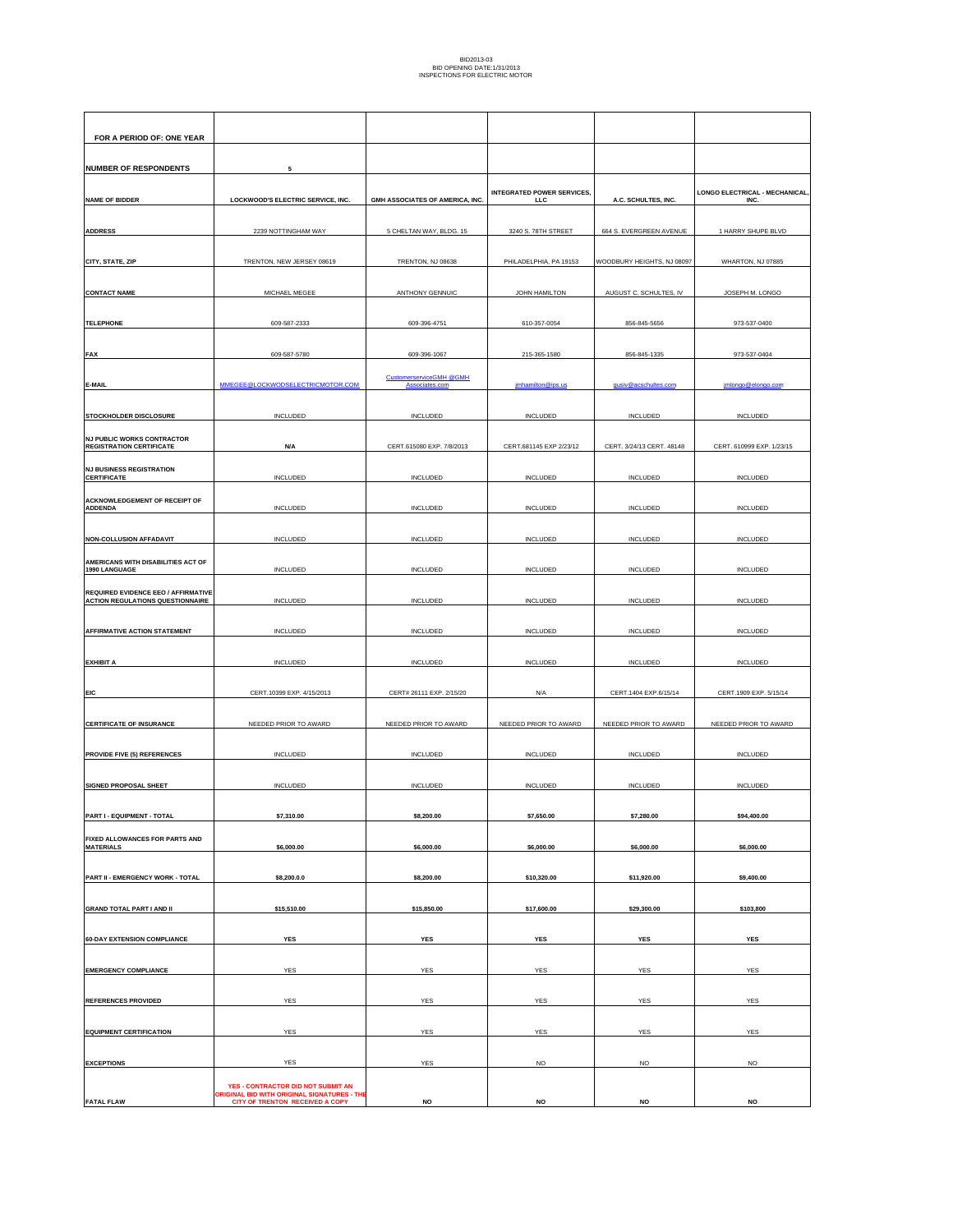I (We) hereby certify that I (we) have read the Contract together with the specifications attach hereto, and have also examined the site of work, and fully understand the meaning of them, and if awarded the Contract, hereby agree, that I (we) will comply with all the terms, covenants and agreements set forth therein.

I (We) agree to receive as full compensation for furnishing the service called for under these specifications, completed and finished in every detail, and in full accordance with the specifications which are hereby made part and parcel of the Proposal, the following sums:

Part I

| <b>Equipment</b><br>vit S<br>乳肿 网络核 | <b>Quarterly Fee</b> | <b>Times 2 Quarters</b> | Annual<br>fee | <b>Sub</b><br>Total<br>X. |
|-------------------------------------|----------------------|-------------------------|---------------|---------------------------|
| Filt. Plant Highlift #1             | \$140                | \$280                   | \$150         | \$430                     |
| Filt. Plant Highlift #2             | \$140                | \$280                   | \$150         | \$430                     |
| Filt. Plant Highlift #3             | \$140                | \$280                   | \$150         | \$430                     |
| Filt. Plant Highlift #4             | \$140                | \$280                   | \$150         | \$430                     |
| Filt, Plant Lowlift #1              | \$140                | \$280                   | \$150         | \$430                     |
| Filt, Plant Lowlift #2              | \$140                | \$280                   | \$150         | \$430                     |
| Filt, Plant Lowlift #3              | \$140                | \$280                   | \$150         | \$430                     |
| Central Pumping #1                  | \$140                | \$280                   | \$150         | \$430                     |
| Central Pumping #2                  | \$140                | \$280                   | \$150         | \$430                     |
| Central Pumping #4                  | \$140                | \$280                   | \$150         | \$430                     |
| Ewing Booster #1                    | \$140                | \$280                   | \$150         | \$430                     |
| Ewing Booster #2                    | \$140                | \$280                   | \$150         | \$430                     |
| Ewing Booster #3                    | \$140                | \$280                   | \$150         | \$430                     |
| Ewing Booster #4                    | \$140                | \$280                   | \$150         | \$430                     |
| Klockner Booster #1                 | \$140                | \$280                   | \$150         | \$430                     |
| Klockner Boosfer #2                 | \$140                | \$280                   | \$150         | \$430                     |
| Klockner Booster #3                 | \$140                | \$280                   | \$150         | \$430                     |
| Grand Total for Part I              |                      | 裂叶                      |               | \$7310                    |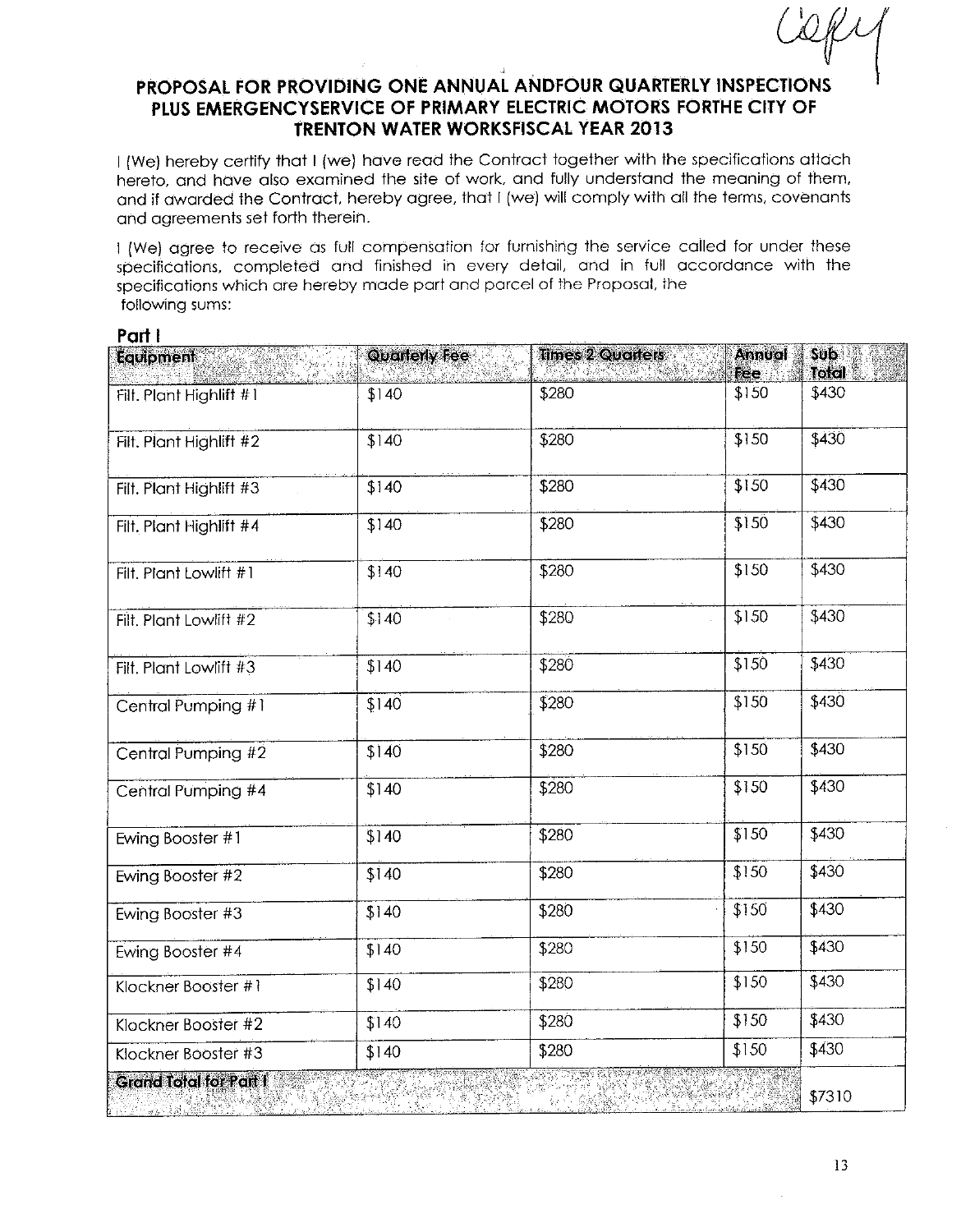| *Emergency Work                       | Fee per Hour | <b>Times number of Hours</b> | <b>Total</b> |
|---------------------------------------|--------------|------------------------------|--------------|
| 24 hour allowance for                 |              |                              |              |
| Mon. – Fri. 7:30 am to                | 45.00        | 24                           | \$1080       |
| 3:30 PM                               |              |                              |              |
| 16 hour allowance for                 |              |                              |              |
| Mon. – Fri. 3:30 PM to                | 70.00        | 16                           | 1120         |
| 7:30 am & all day Sat.,               |              |                              |              |
| Sun.                                  |              |                              |              |
| Fixed allowance for                   |              |                              | \$6,000.00   |
| parts and materials                   |              |                              |              |
|                                       |              |                              |              |
| <b>Grand Total for Part II</b>        |              |                              | \$8200       |
|                                       |              |                              |              |
| <b>Grand Total for parts I and II</b> |              |                              | \$15,510     |

\* Emergency work as described in section 2 of the specifications

## **Respectfully Submitted:**

Company: Signature of Representative: **Print Name Listed** Above:

Lockypod's Electric Motor Service

Michael Megee

Contact Name: Michael Megee Telephone Number: 609-587-2333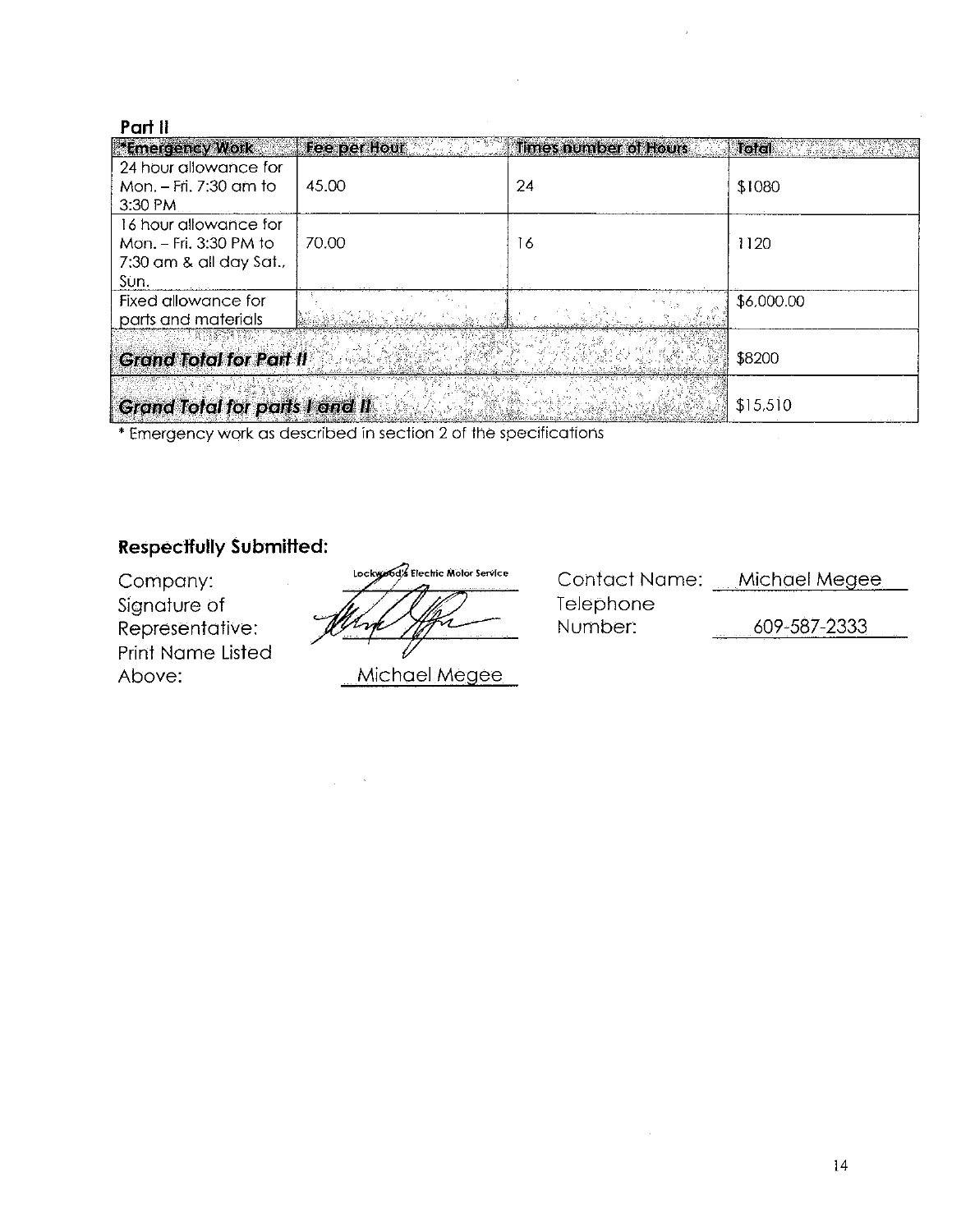I (We) hereby certify that I (we) have read the Contract together with the specifications attach hereto, and have also examined the site of work, and fully understand the meaning of them, and if awarded the Contract, hereby agree, that I (we) will comply with all the terms, covenants and agreements set forth therein.

I (We) agree to receive as full compensation for furnishing the service called for under these specifications, completed and finished in every detail, and in full accordance with the specifications which are hereby made part and parcel of the Proposal, the following sums:

#### Part I

| Equipment                     | <b>Quarterly Fee</b> | <b>Mmes 2 Quarters</b> | <b>Annual</b><br>Fee | 50 <sub>D</sub><br>Tolal |
|-------------------------------|----------------------|------------------------|----------------------|--------------------------|
| Filt. Plant Highlift #1       | 150                  | $300^\circ$            | $150^{\circ}$        | $450^{o*}$               |
| Filt. Plant Highlift #2       | 150                  | 300                    | 150 <sup>th</sup>    | 450                      |
| Filt. Plant Highlift #3       | 150°                 | $300$ $%$              | $150^\circ$          | 450                      |
| Filt. Plant Highlift #4       | 150                  | 300                    | $150 -$              | 450                      |
| Filt. Plant Lowlift #1        | 150                  | 300                    | 150                  | 450                      |
| Filt. Plant Lowlift #2        | 150                  | 300                    | 150                  | $f$ 50                   |
| Filt. Plant Lowlift #3        | 150                  | 300                    | 150                  | 450                      |
| Central Pumping #1            | 150                  | 300                    | 150                  | 450                      |
| Central Pumping #2            | 150                  | 300                    | 150                  | 450                      |
| Central Pumping #4            | 150                  | $3$ oo                 | 150                  | 450                      |
| Ewing Booster #1              | 150                  | 300                    | $150^\circ$          | f50                      |
| Ewing Booster #2              | 150                  | 300                    | 150                  | 450                      |
| Ewing Booster #3              | 150                  | 300                    | 150                  | 450                      |
| Ewing Booster #4              | 150                  | 300                    | 150                  | fso                      |
| Klockner Booster #1           | 150                  | 300                    | J50                  | 450                      |
| Klockner Booster #2           | 150                  | 300                    | 150                  | 45 $\rho$                |
| Klockner Booster #3           | 150                  | 300                    | 150                  | 450                      |
| <b>Grand Total for Part I</b> |                      |                        |                      | $7650^{\circ\circ}$      |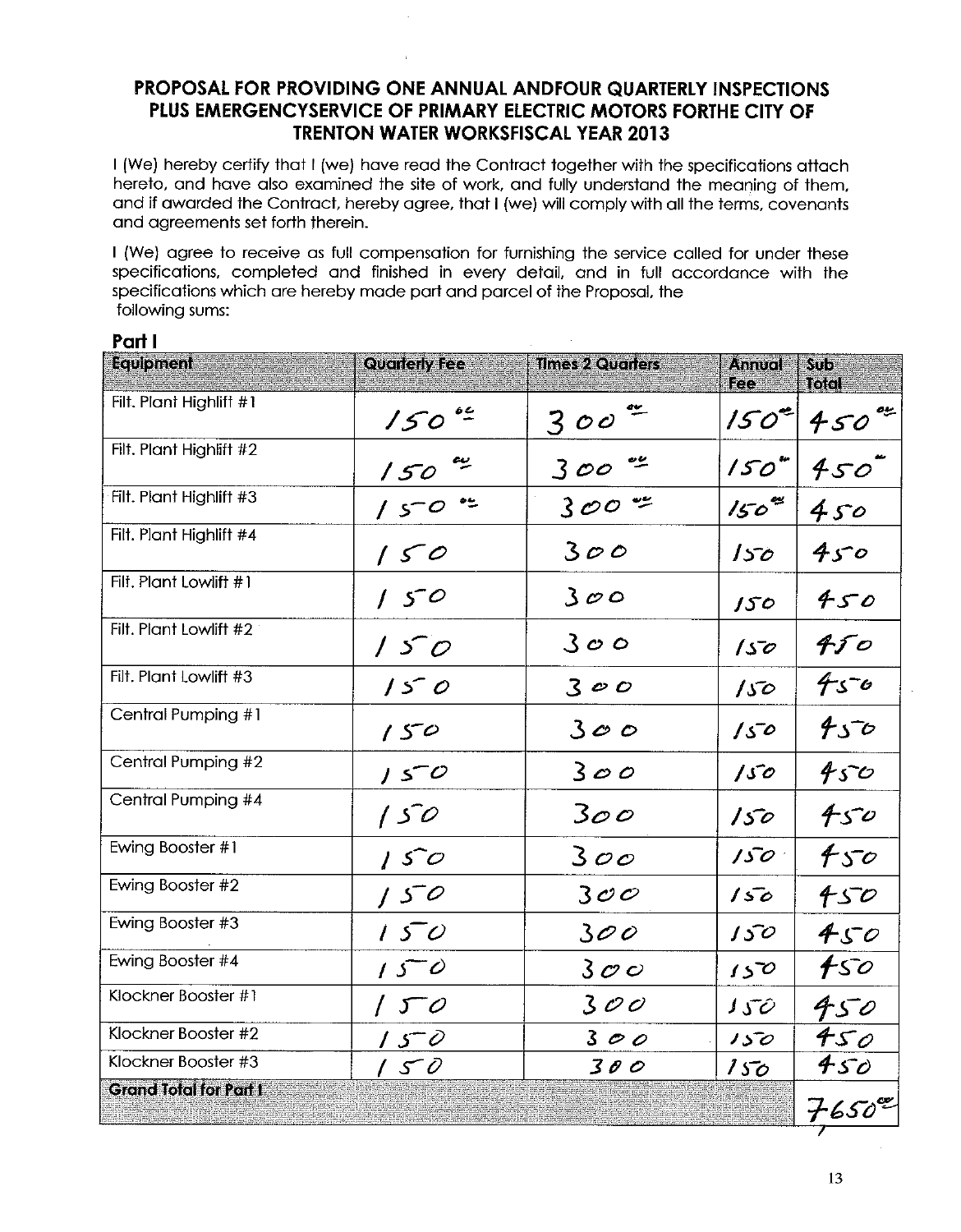| *Emergency Work                       | Fee per Hour | <b>Times number of Hours</b> | ାରତା       |
|---------------------------------------|--------------|------------------------------|------------|
| 24 hour allowance for                 |              |                              |            |
| Mon. – Fri. 7:30 am to                |              | 24                           | 1080°9     |
| 3:30 PM                               |              |                              |            |
| 16 hour allowance for                 |              |                              |            |
| Mon. - Fri. 3:30 PM to                | - D          | 16                           | $1120^{o}$ |
| 7:30 am & all day Sat.,               |              |                              |            |
| Sun.                                  |              |                              |            |
| Fixed allowance for                   |              |                              | \$6,000.00 |
| parts and materials                   |              |                              |            |
|                                       |              |                              |            |
| <b>Grand Total for Part II</b>        |              |                              |            |
|                                       |              |                              | کب         |
| <b>Grand Total for parts I and II</b> |              |                              |            |

\* Emergency work as described in section 2 of the specifications

#### **Respectfully Submitted:**

Company: Signature of Representative: **Print Name Listed** Above:

GMH Associates OF America, the

AnThony Generace VP Custanne Sexurée And Sples

Contact Name: <u>Anthony General</u><br>Telephone<br>Number: (609) 356-4751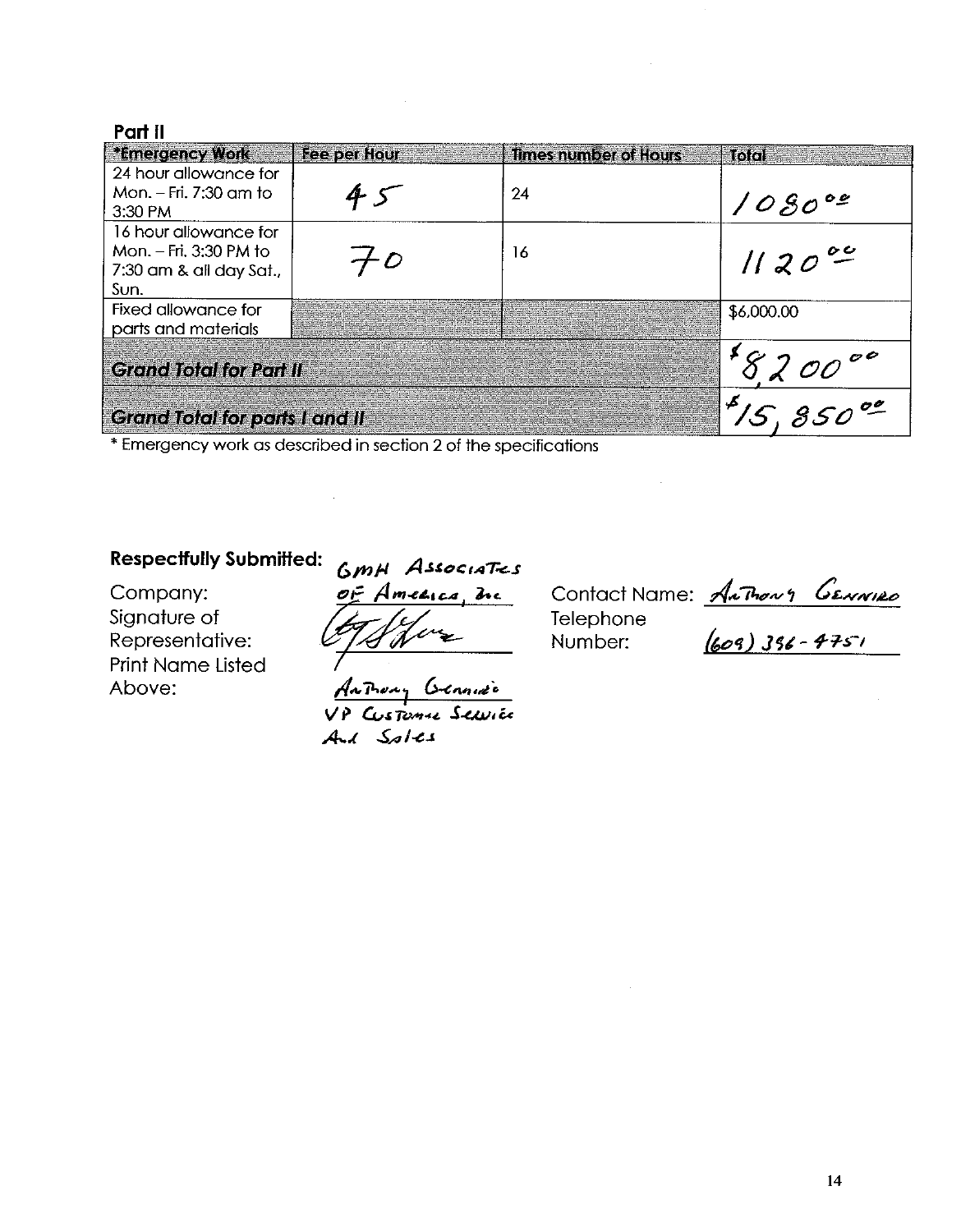I (We) hereby certify that I (we) have read the Contract together with the specifications attach hereto, and have also examined the site of work, and fully understand the meaning of them, and if awarded the Contract, hereby agree, that I (we) will comply with all the terms, covenants and agreements set forth therein.

I (We) agree to receive as full compensation for furnishing the service called for under these specifications, completed and finished in every detail, and in full accordance with the specifications which are hereby made part and parcel of the Proposal, the following sums:

#### Part I

| Equipment                     | <b>Quarterly Fee</b>                | <b>Times 2 Quarters</b>                      | Annual<br>Ree                                      | S <sub>1</sub><br><b>Total</b> |
|-------------------------------|-------------------------------------|----------------------------------------------|----------------------------------------------------|--------------------------------|
| Filt. Plant Highlift #1       | 145.00                              | wo<br>HO ,                                   | $\mathcal{O}$<br>300.                              |                                |
| Filt. Plant Highlift #2       | 145.00                              | œO                                           | 300 <sup>00</sup>                                  |                                |
| Filt. Plant Highlift #3       | 00<br>145.                          | vO                                           | $300^{\circ}$                                      |                                |
| Filt. Plant Highlift #4       | $\circ \rho$<br>145.                | a O<br>290.                                  | Æ<br>3ø $\mathfrak{d}_{\ell}$                      | Œ                              |
| Filt. Plant Lowlift #1        | 00                                  | O 0<br>F40.                                  | l<br>30 A                                          | $\infty$<br>I 90 -             |
| Filt. Plant Lowlift #2        | $\mathcal{O}^{\mathcal{O}}$<br>1451 | $\mathscr{O} \mathscr{O}$                    | $\omega$<br>30o l                                  | fer                            |
| Filt. Plant Lowlift #3        | $\rho \bar{\sigma}$<br>145.         | $\mathscr{O}^{\mathcal{O}}$                  | OC<br>$200 -$                                      | -40<br>590                     |
| Central Pumping #1            | $\mathcal{O} \mathcal{O}$<br>45,    | co                                           | œe⊅<br>3oo.                                        | CID                            |
| Central Pumping #2            | $\overline{\mathscr{A}\mathscr{O}}$ | vO                                           | $300 - 44$                                         | $\sigma_{\!\cal{J}}$           |
| Central Pumping #4            |                                     | OĬ<br>'90-                                   | Ø.<br>$\mathcal{Z}_{\mathit{OU}_{\pmb{\epsilon}}}$ | $\omega$ t                     |
| Ewing Booster #1              | oo                                  | av                                           | ليټ<br><u> 100.</u>                                | OO                             |
| Ewing Booster #2              | oo                                  | 140.00                                       | $100 - 00$                                         | ඥ                              |
| Ewing Booster #3              | oO<br>70                            | cro<br>$140 -$                               | 100.00                                             | ربت                            |
| Ewing Booster #4              | $\mathscr{O}^O$<br>7 f .            | OP<br>140-                                   | æd<br>100                                          | ies                            |
| Klockner Booster #1           | $\mathcal{O}$                       | $\overline{\mathcal{O}}\mathcal{O}$<br>140 - | M<br>'00-                                          | OC                             |
| Klockner Booster #2           | $\overline{\mathscr{O}}$            | $\overline{\mathscr{O}}$                     | CR.<br>$100 -$                                     | ত্ত                            |
| Klockner Booster #3           | $\sigma$ <sup>0</sup>               | av<br>140.                                   | [00- <sup>003</sup>                                | oo                             |
| <b>Grand Total for Part I</b> |                                     |                                              |                                                    | $\infty$                       |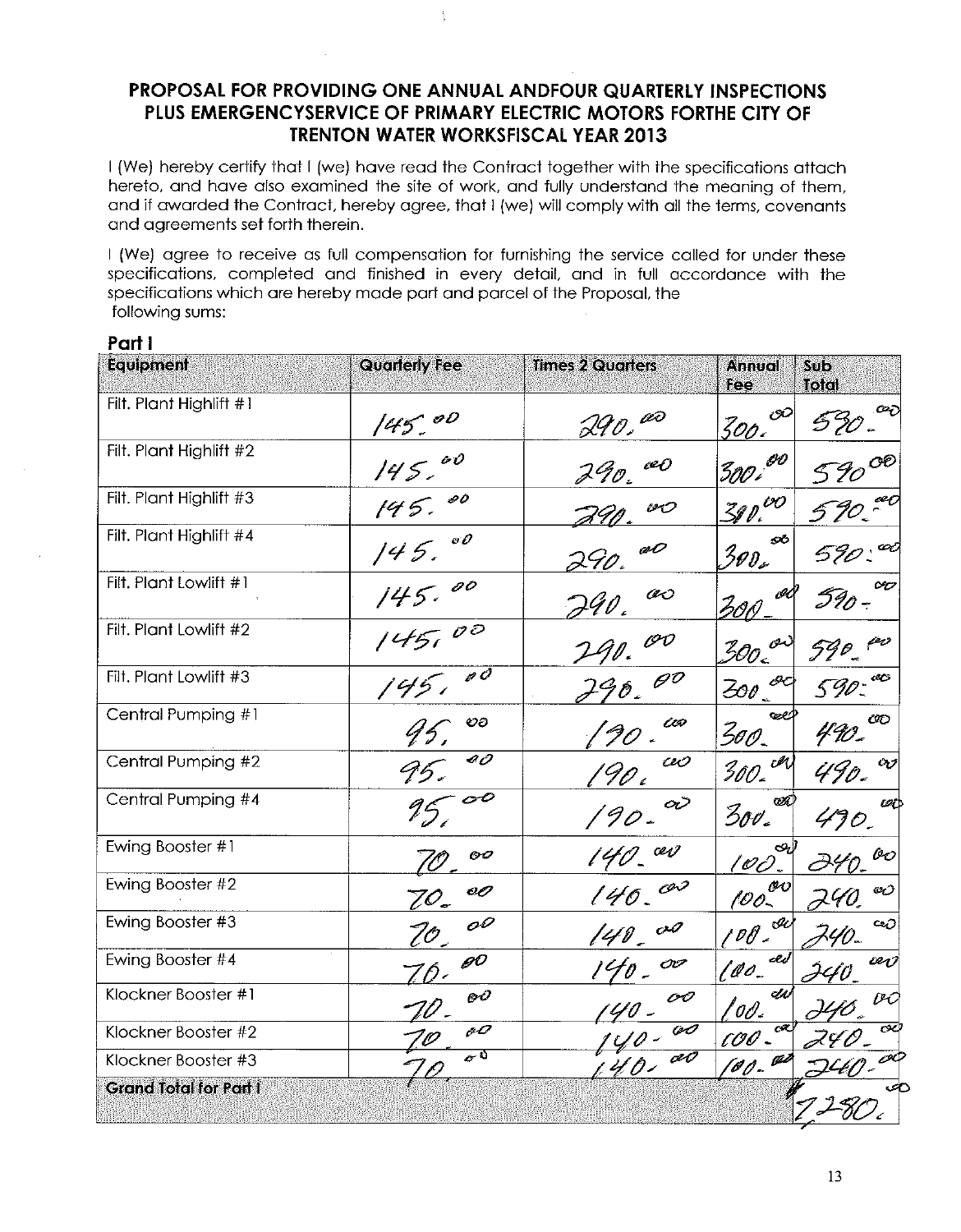| *Emergency Work                       | Fee per Hour | <b>Times number of Hours</b> | <b>Total</b>    |
|---------------------------------------|--------------|------------------------------|-----------------|
| 24 hour allowance for                 |              |                              |                 |
| Mon. – Fri. 7:30 am to                | 90.00        | 24                           | 42,100,00       |
| 3:30 PM                               |              |                              |                 |
| 16 hour allowance for                 | 11, 35.00    |                              |                 |
| Mon. – Fri. 3:30 PM to                |              | 16                           | $1^{9}2,160.00$ |
| 7:30 am & all day Sat.,               |              |                              |                 |
| Sun.                                  |              |                              |                 |
| Fixed allowance for                   |              |                              | \$6,000.00      |
| parts and materials                   |              |                              |                 |
|                                       |              |                              |                 |
| <b>Grand Total for Part II</b>        |              |                              |                 |
|                                       |              |                              |                 |
| <b>Grand Total for parts I and II</b> |              |                              |                 |

\* Emergency work as described in section 2 of the specifications

#### **Respectfully Submitted:**

Company: Signature of Representative: **Print Name Listed** Above:

Internet Contract Name: Tobe Hanners Jody HAMILTON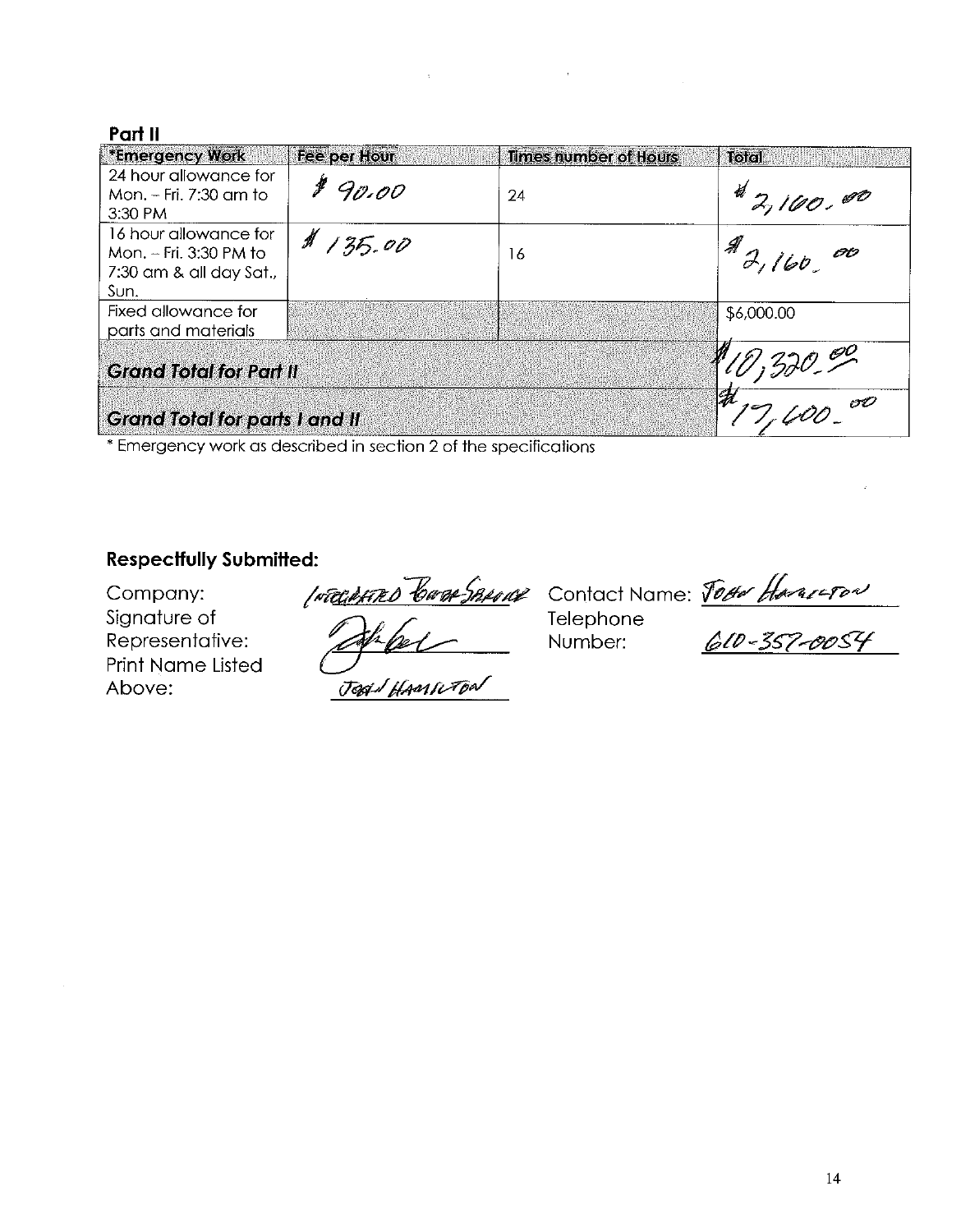I (We) hereby certify that I (we) have read the Contract together with the specifications attach hereto, and have also examined the site of work, and fully understand the meaning of them, and if awarded the Contract, hereby agree, that I (we) will comply with all the terms, covenants and agreements set forth therein.

I (We) agree to receive as full compensation for furnishing the service called for under these specifications, completed and finished in every detail, and in full accordance with the specifications which are hereby made part and parcel of the Proposal, the following sums:

| Part I                        | <b>Quarterly Fee</b> | <b>Times 2 Quarters</b> | <b>Annual</b>                    | $\overline{\mathbf{S}}$ | κH       |
|-------------------------------|----------------------|-------------------------|----------------------------------|-------------------------|----------|
| Equipment                     |                      |                         | <b>Fee</b>                       | Total                   | ψ        |
| Filt. Plant Highlift #1       | 500                  | 1000                    | $\tilde{\mathcal{P}}$<br>$100\%$ | Deo <sup>RH</sup>       | 1100     |
| Filt. Plant Highlift #2       | 500                  | 1000                    | 95.<br>1000                      | IDEL                    | 1100     |
| Filt. Plant Highlift #3       | 500                  | 1000                    | 100%                             | DE                      | 1100     |
| Filt. Plant Highlift #4       | 500                  | 1000                    | $\mu$ o $\delta \delta$          | Rк<br>DEO               | $\mu$ oo |
| Filt. Plant Lowlift #1.       | 500                  | 1000                    | 1000                             |                         | $\mu$ 00 |
| Filt. Plant Lowlift #2        | 500                  | 1000                    | $100\overline{8}$                | $\mu$ eo $\kappa$       | 1100     |
| Filt. Plant Lowlift #3        | SDU                  | 1000                    | $100\%$                          | LOOO RK                 | 1100     |
| Central Pumping #1            | 1000                 | 2000                    | 2004                             | ZOOO                    | 220c     |
| Central Pumping #2            | 1000                 | 2000                    | ZOOO                             | ZOOORK                  | 2200     |
| Central Pumping #4            | 1000                 | 2000                    | 2000                             | 26OO                    | 220c     |
| Ewing Booster #1              | 200                  | 400                     | 40per                            | RН                      | 440      |
| Ewing Booster #2              | 200                  | $U_0 \mathcal{O}$       | 4018                             | $400^{RH}$              | 440      |
| Ewing Booster #3              | 200                  | 400                     | YDØ                              | $400$ RH                | 440      |
| Ewing Booster #4              | 200                  | 400                     | 400                              | $400^{R}$               | 440      |
| Klockner Booster #1           | Wo                   | 400                     | 400 RRT                          | ŖЛ<br>400               | 440      |
| Klockner Booster #2           | 200                  | 400                     | 400                              | RH                      | 440      |
| Klockner Booster #3           | 200                  | 400                     | <b>YOU</b> RK                    | <b>400 RM</b>           | 440      |
| <b>Grand Total for Part I</b> |                      |                         |                                  |                         |          |

 $7,380$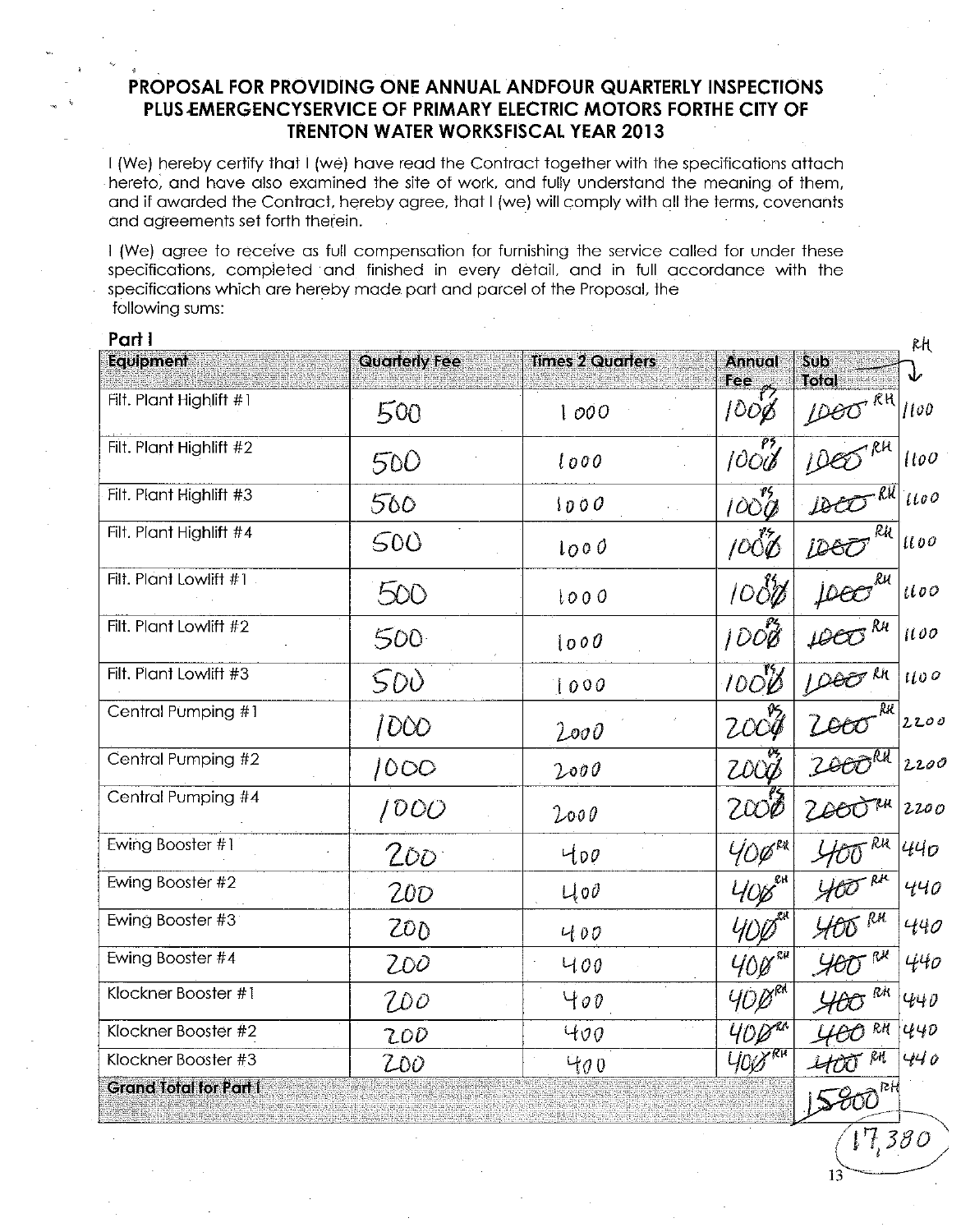| Part II                                                                            |              |                              |            |
|------------------------------------------------------------------------------------|--------------|------------------------------|------------|
| *Emergency Work                                                                    | Fee per Hour | <b>Times number of Hours</b> | Total      |
| 24 hour allowance for<br>Mon. - Fri. 7:30 am to<br>3:30 PM                         | 130          | 24                           | 3120       |
| 16 hour allowance for<br>Mon. - Fri. 3:30 PM to<br>7:30 am & all day Sat.,<br>Sun. | 75           | 16                           | 7800       |
| Fixed allowance for<br>parts and materials                                         |              |                              | \$6,000.00 |
| <b>Grand Total for Part II</b>                                                     |              |                              |            |
| <b>Grand Total for parts I and II</b>                                              |              |                              | Rk         |
| * Emergency work as described in section 2 of the specifications                   |              |                              |            |
|                                                                                    |              |                              |            |

| <b>Respectfully Submitted:</b> |                        |                                      |
|--------------------------------|------------------------|--------------------------------------|
| Company:                       | A.C SCHULTES, INC.     | Contact Name: AUGUST C. SCHULTES, IV |
| Signature of                   |                        | Telephone<br>$856 - 845.5656$        |
| Representative:                |                        | Number:                              |
| <b>Print Name Listed</b>       |                        |                                      |
| Ahove:                         | airnist C. Scuhltfr. N | PRESIDENT                            |

 $\label{eq:2} \frac{d\mathbf{y}}{dt} = \frac{1}{2} \sum_{i=1}^n \mathbf{y}_i \mathbf{y}_i$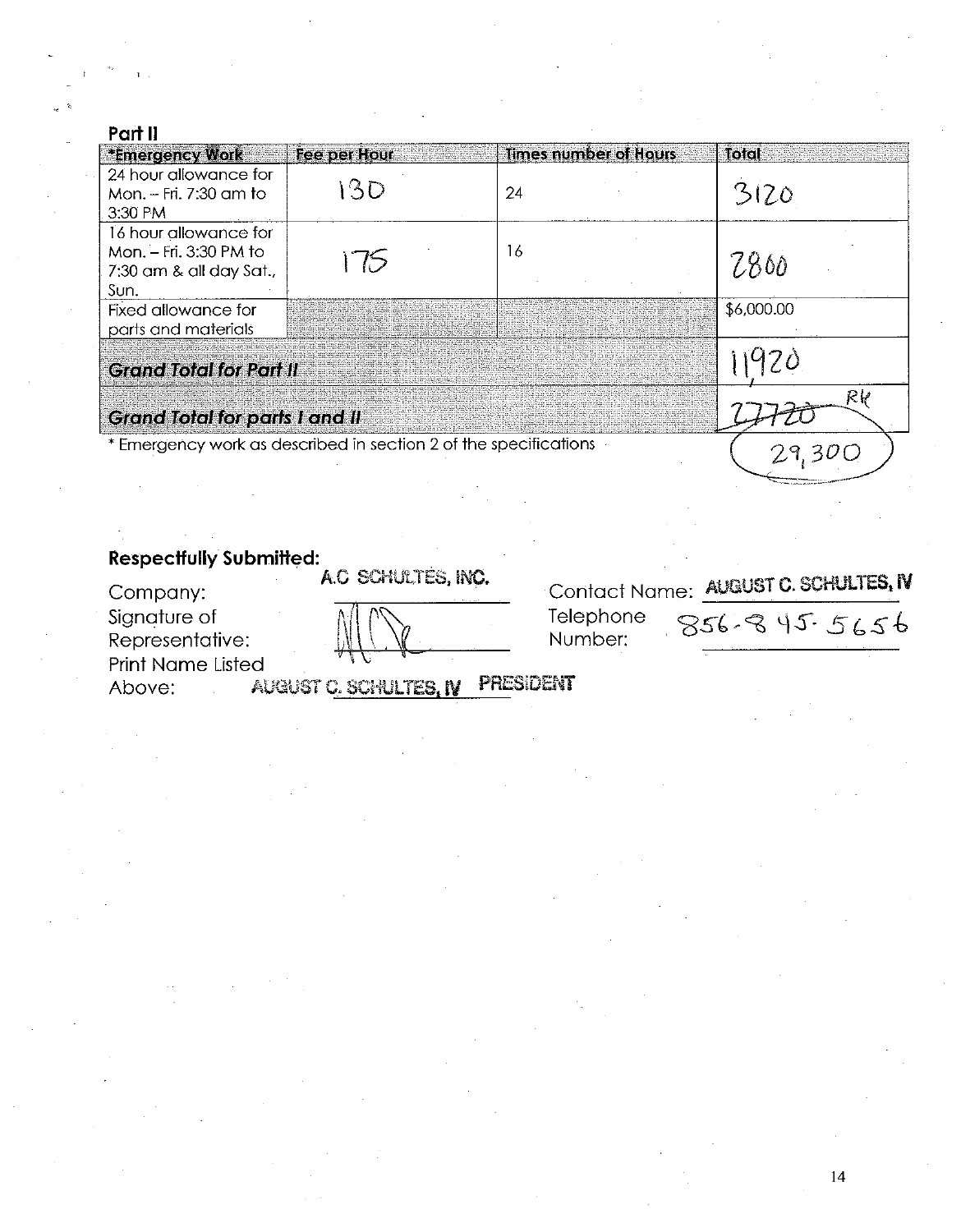I (We) hereby certify that I (we) have read the Contract together with the specifications attach hereto, and have also examined the site of work, and fully understand the meaning of them, and if awarded the Contract, hereby agree, that I (we) will comply with all the terms, covenants and agreements set forth therein.

I (We) agree to receive as full compensation for furnishing the service called for under these specifications, completed and finished in every detail, and in full accordance with the specifications which are hereby made part and parcel of the Proposal, the following sums:

#### Part I

| <b>Equipment</b>        | <b>Quarterly Fee</b>                                                                                                                                                                                                                                                                                                                                                                                           | <b>Times 2 Quarters</b> | Annual<br>Fee                                                                                                                                                                                                                                                                                                                                                                                       | Sub.<br>Total        |
|-------------------------|----------------------------------------------------------------------------------------------------------------------------------------------------------------------------------------------------------------------------------------------------------------------------------------------------------------------------------------------------------------------------------------------------------------|-------------------------|-----------------------------------------------------------------------------------------------------------------------------------------------------------------------------------------------------------------------------------------------------------------------------------------------------------------------------------------------------------------------------------------------------|----------------------|
| Filt. Plant Highlift #1 | $\rlap{\hspace{1.5pt}}\rlap{\hspace{1.5pt}}\rlap{\hspace{1.5pt}}\rlap{\hspace{1.5pt}}\rlap{\hspace{1.5pt}}\rlap{\hspace{1.5pt}}\rlap{\hspace{1.5pt}}\rlap{\hspace{1.5pt}}\rlap{\hspace{1.5pt}}\rlap{\hspace{1.5pt}}\rlap{\hspace{1.5pt}}\rlap{\hspace{1.5pt}}\rlap{\hspace{1.5pt}}\rlap{\hspace{1.5pt}}\rlap{\hspace{1.5pt}}\rlap{\hspace{1.5pt}}\rlap{\hspace{1.5pt}}\rlap{\hspace{1.5pt}}\rlap{\$<br>4200,00 | $*_{\mathscr{L}400.00}$ | מ€                                                                                                                                                                                                                                                                                                                                                                                                  | \$8400.00            |
| Filt. Plant Highlift #2 | ∯<br>4200,00                                                                                                                                                                                                                                                                                                                                                                                                   | # 8400.00               | $\mathscr{F}_D$                                                                                                                                                                                                                                                                                                                                                                                     | #8400.00             |
| Filt. Plant Highlift #3 | $\rlap{/}{\#}$<br><u>4200.00</u>                                                                                                                                                                                                                                                                                                                                                                               | 8400,00                 | $\neq$                                                                                                                                                                                                                                                                                                                                                                                              | #8400,00             |
| Filt. Plant Highlift #4 | $\mathscr{\mathscr{F}}$<br>4200,00                                                                                                                                                                                                                                                                                                                                                                             | 8400.00                 | $\neq$                                                                                                                                                                                                                                                                                                                                                                                              | \$8400.00            |
| Filt. Plant Lowlift #1  | 4<br>3900,00                                                                                                                                                                                                                                                                                                                                                                                                   | #7800.00                | $\rlap{\hspace{1.5pt}}\rlap{\hspace{1.5pt}}\rlap{\hspace{1.5pt}}\rlap{\hspace{1.5pt}}\rlap{\hspace{1.5pt}}\rlap{\hspace{1.5pt}}\rlap{\hspace{1.5pt}}\rlap{\hspace{1.5pt}}\rlap{\hspace{1.5pt}}\rlap{\hspace{1.5pt}}\rlap{\hspace{1.5pt}}\rlap{\hspace{1.5pt}}\rlap{\hspace{1.5pt}}\rlap{\hspace{1.5pt}}\rlap{\hspace{1.5pt}}\rlap{\hspace{1.5pt}}\rlap{\hspace{1.5pt}}\rlap{\hspace{1.5pt}}\rlap{\$ | \$1800.00            |
| Filt. Plant Lowlift #2  | $\overline{\mathscr{E}}$<br>3900,00                                                                                                                                                                                                                                                                                                                                                                            | #7800.00                | $\overline{\varepsilon}_0$                                                                                                                                                                                                                                                                                                                                                                          | \$1800.00            |
| Filt. Plant Lowlift #3  | Þ<br><u>3900.00</u>                                                                                                                                                                                                                                                                                                                                                                                            | \$ 1800.00              | $\mathscr{L}_{\bigwedge}$                                                                                                                                                                                                                                                                                                                                                                           | #1800.06             |
| Central Pumping #1      | ef<br>3400.00                                                                                                                                                                                                                                                                                                                                                                                                  | H<br>6800.00            | $\mathscr{L}_D$                                                                                                                                                                                                                                                                                                                                                                                     | \$6800.00            |
| Central Pumping #2      | <u>2400, oo</u>                                                                                                                                                                                                                                                                                                                                                                                                | #4800.00                | $\mathscr{L}_D$                                                                                                                                                                                                                                                                                                                                                                                     | #4800.00             |
| Central Pumping #4      | ∯<br>2400.00                                                                                                                                                                                                                                                                                                                                                                                                   | Ø<br>4800.00            | $\mathscr{F}_{\hat{U}}$                                                                                                                                                                                                                                                                                                                                                                             | $*4800.00$           |
| Ewing Booster #1        | f<br>1500.00                                                                                                                                                                                                                                                                                                                                                                                                   | \$3000.00               | $\mathscr{J}_O$                                                                                                                                                                                                                                                                                                                                                                                     | \$3000.00            |
| Ewing Booster #2        | Ĝ<br>15 DO .00                                                                                                                                                                                                                                                                                                                                                                                                 | \$3000.00               | $\ast_{\mathcal{D}}$                                                                                                                                                                                                                                                                                                                                                                                | ** 300 <u>0 i ex</u> |
| Ewing Booster #3        | A                                                                                                                                                                                                                                                                                                                                                                                                              | \$ 3000,00              | $\neq_D$                                                                                                                                                                                                                                                                                                                                                                                            | <b>F</b> 2000,00     |
| Ewing Booster #4        | H<br>1500.00                                                                                                                                                                                                                                                                                                                                                                                                   | \$3000.00               | $\overline{P}$                                                                                                                                                                                                                                                                                                                                                                                      | \$3000.00            |
| Klockner Booster #1     | ĄÎ<br>15 DD, 0 D                                                                                                                                                                                                                                                                                                                                                                                               | $*3000.00$              | $\notin \mathcal{D}$                                                                                                                                                                                                                                                                                                                                                                                | , MO                 |
| Klockner Booster #2     | 4<br>F. DV , 90                                                                                                                                                                                                                                                                                                                                                                                                | 3000.00                 | $\overline{\mathscr{A}}_{\tilde{\mathscr{N}}}$                                                                                                                                                                                                                                                                                                                                                      |                      |
| Klockner Booster #3     | 4<br><u>15 D D. pp</u>                                                                                                                                                                                                                                                                                                                                                                                         | 3000.00                 | $\overline{\ast}_{\mathcal{D}}$                                                                                                                                                                                                                                                                                                                                                                     | #3000.00             |

13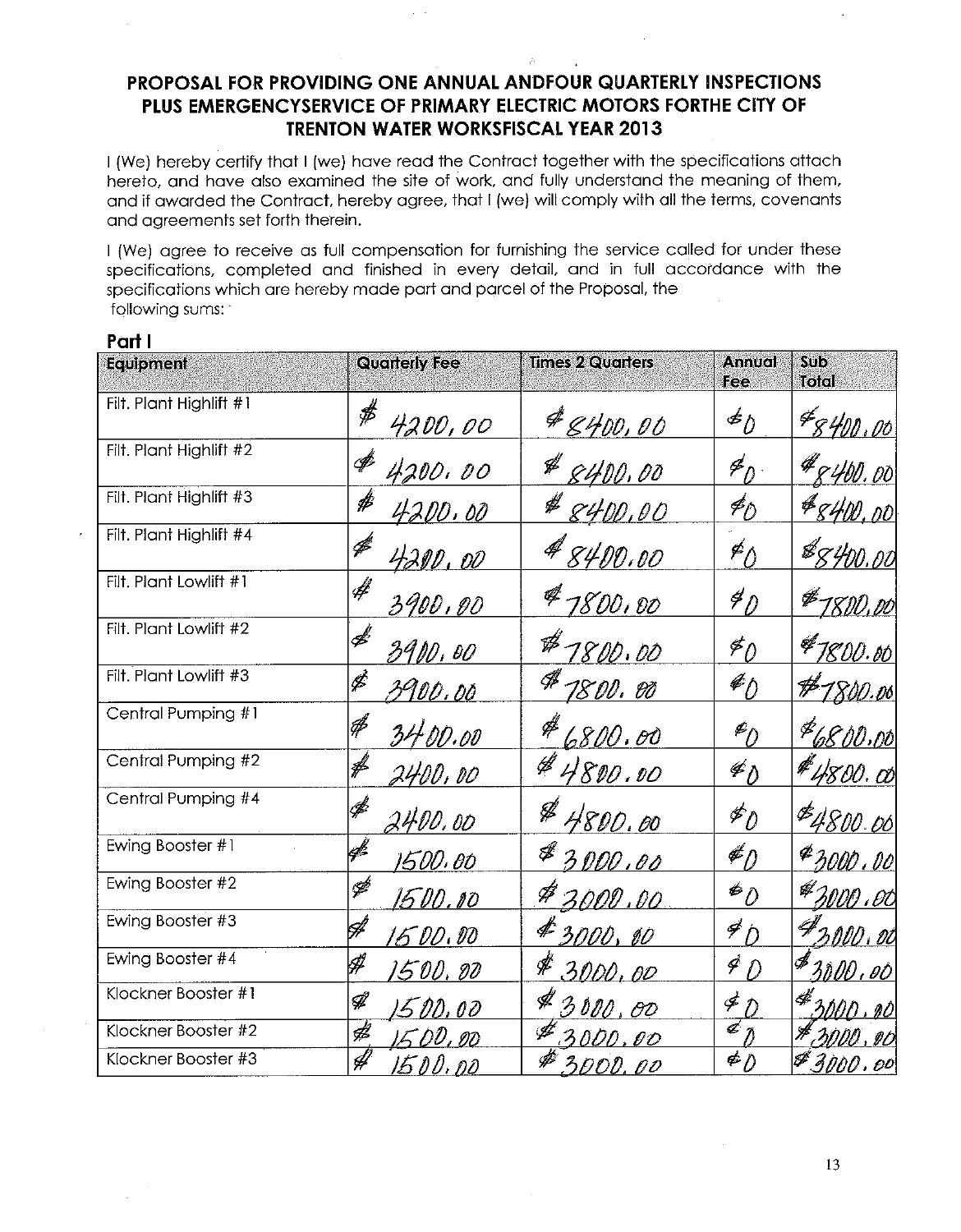$\frac{4}{94,400.00}$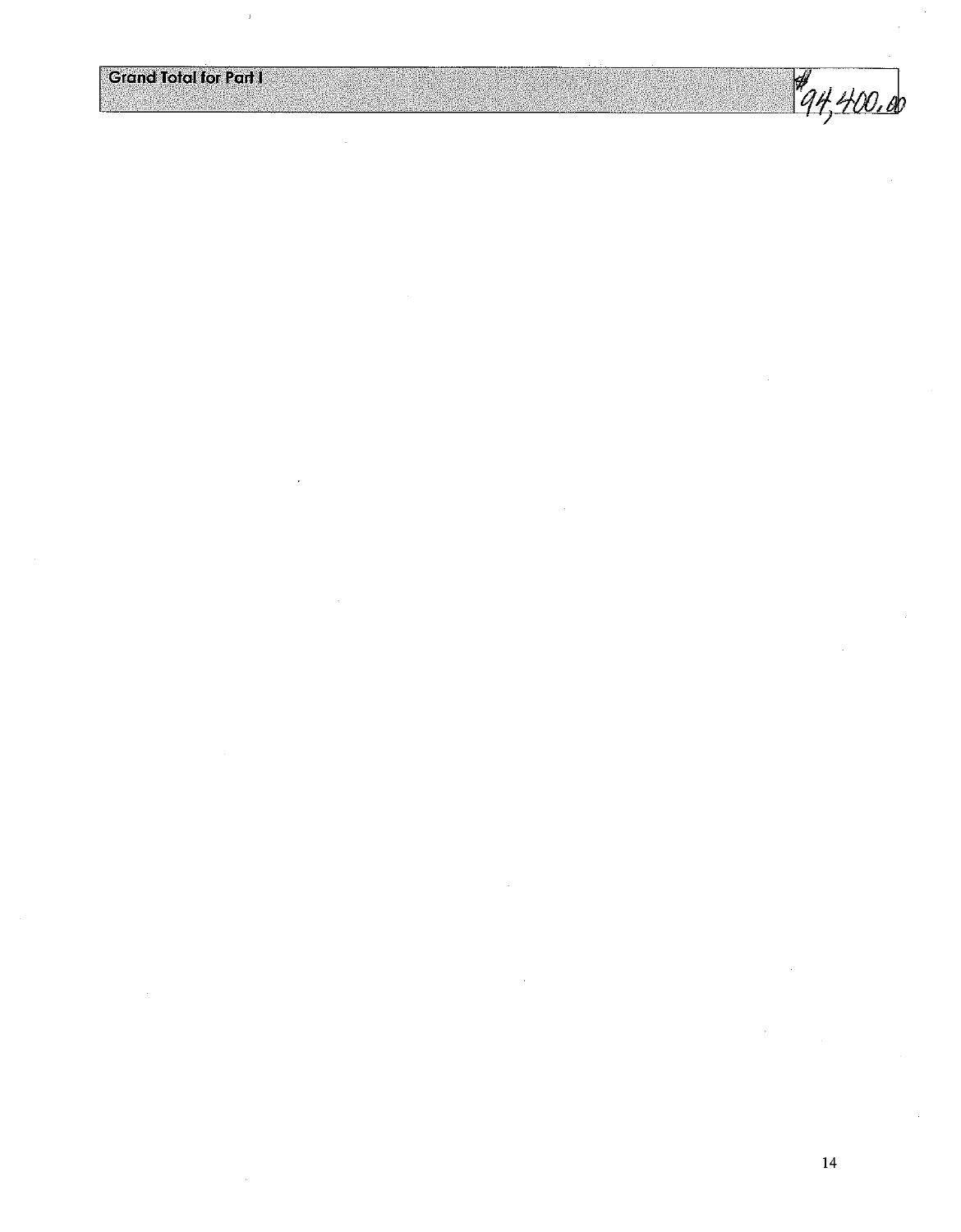| *Emergency Work                       | Fee per Hour | <b>Times number of Hours</b> | atoiol     |
|---------------------------------------|--------------|------------------------------|------------|
| 24 hour allowance for                 |              |                              |            |
| Mon. - Fri. 7:30 am to                | \$75.00      | 24                           | \$1800.00  |
| 3:30 PM                               |              |                              |            |
| 16 hour allowance for                 |              |                              |            |
| Mon. - Fri. 3:30 PM to                | #100,00      | 16                           | #1600.00   |
| 7:30 am & all day Sat.                |              |                              |            |
| Sun.                                  |              |                              |            |
| Fixed allowance for                   |              |                              | \$6,000.00 |
| parts and materials                   |              |                              |            |
|                                       |              |                              | #9400.00   |
| <b>Grand Total for Part II</b>        |              |                              |            |
|                                       |              |                              |            |
| <b>Grand Total for parts I and II</b> |              |                              | 103,800.00 |

\* Emergericy work as described in section 2 of the specifications

## **Respectfully Submitted:**

| Company:                 |           |                           | Longo Electrical-Mechanical Inc Contact Name: Bill Valente |              |
|--------------------------|-----------|---------------------------|------------------------------------------------------------|--------------|
| Signature of             |           |                           | Telephone                                                  |              |
| Representative:          |           |                           | Number:                                                    | 908-925-2900 |
| <b>Print Name Listed</b> |           |                           |                                                            |              |
| Above:                   | Tocent M. | <u> Ikongo, President</u> |                                                            |              |
|                          |           |                           |                                                            |              |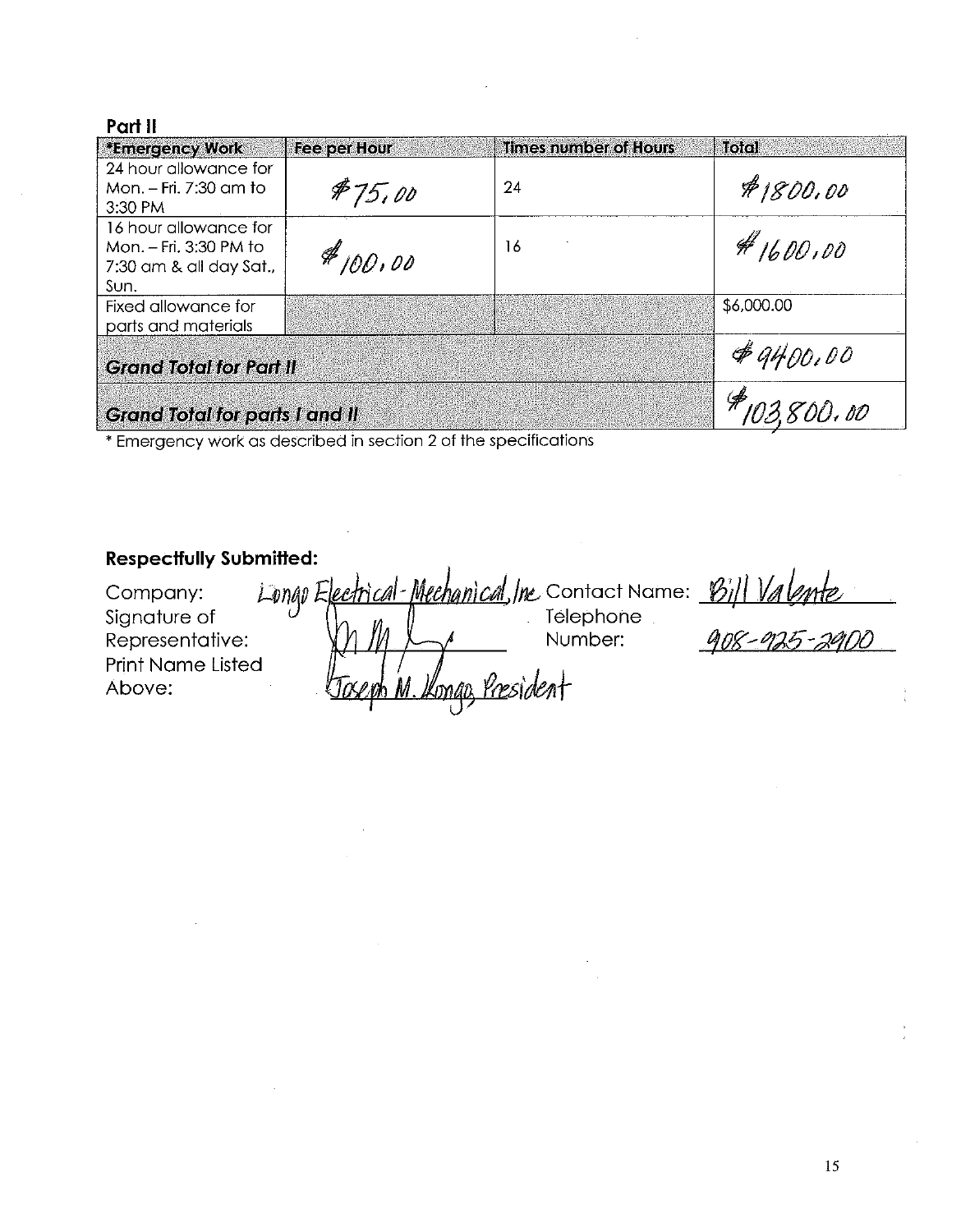# BID RESULTS<br>BID NO 2013-04<br>REPLACEMENT OF ONE (1) DBS44-RD-30 ROTARY ARM DISTRIBUTOR BEARING OR EQUIVALENT

| PLEASE INSERT TERM OF CONTRACT: ONE YEAR                     |                                                                                   |
|--------------------------------------------------------------|-----------------------------------------------------------------------------------|
| <b>NUMBER OF RESPONDENTS</b>                                 | 1                                                                                 |
| <b>NAME</b>                                                  | GMH ASSOCIATES OF AMERICA, INC.                                                   |
| <b>ADDRESS</b>                                               | 5 CHELTEN WAY - BUILDING 15                                                       |
| CITY, STATE, ZIP                                             | TRENTON, NEW JERSEY 08638                                                         |
| <b>CONTACT NAME</b>                                          | <b>ANTONY GENNIRO</b>                                                             |
| <b>TELEPHONE</b>                                             | 609-396-4751                                                                      |
| <b>FAX</b>                                                   | 609-396-1067                                                                      |
| E-MAIL                                                       | customerservicesqmh@qmhassociates.com                                             |
| <b>NEW JERSEY BUSINESS REGISTRATION</b>                      | <b>INCLUDED</b>                                                                   |
| <b>ACKNOWLEDGEMENT OF ADDENDA</b>                            | <b>INCLUDED</b>                                                                   |
| <b>STOCKHOLDER DISCLOSURE</b>                                | <b>INCLUDED</b>                                                                   |
| <b>AFFIRMATIVE ACTION</b>                                    | <b>INCLUDED</b>                                                                   |
| <b>EXHIBIT A</b>                                             | <b>INCLUDED</b>                                                                   |
| <b>NON-COLLUSION AFFIDAVIT</b>                               | <b>INCLUDED</b>                                                                   |
| <b>EIC</b>                                                   | CERT.#26111 EXP. 2/15/2013                                                        |
| <b>CERTIFICATE OF INSURANCE</b>                              | <b>INCLUDED</b>                                                                   |
| <b>BID GUARANTEE</b>                                         | <b>COMPANION PROPERTY &amp; CASUALTY INSURANCE COMPANY 10%</b><br><b>WITH POA</b> |
| SIXTY (60) DAY EXTENSION COMPLIANCE                          | <b>YES</b>                                                                        |
| <b>EMERGENCY COMPLIANCE</b>                                  | YES                                                                               |
| ONE (1) ROTARY ARM DISTRIBUTOR BEARING<br><b>REPLACEMENT</b> | \$31,280.00                                                                       |
| ONE (1) DBS44 INCH GERBEARING WITH MODIFICATIONS             | \$8,000.00                                                                        |
| <b>GRAND TOTAL</b>                                           | \$39,280.00                                                                       |
| <b>DELIVERY SCHEDULE</b>                                     | 4-6 WEEKS                                                                         |
| <b>EXCEPTIONS</b>                                            | <b>NONE</b>                                                                       |
| <b>FATAL FLAW</b>                                            | <b>NONE</b>                                                                       |